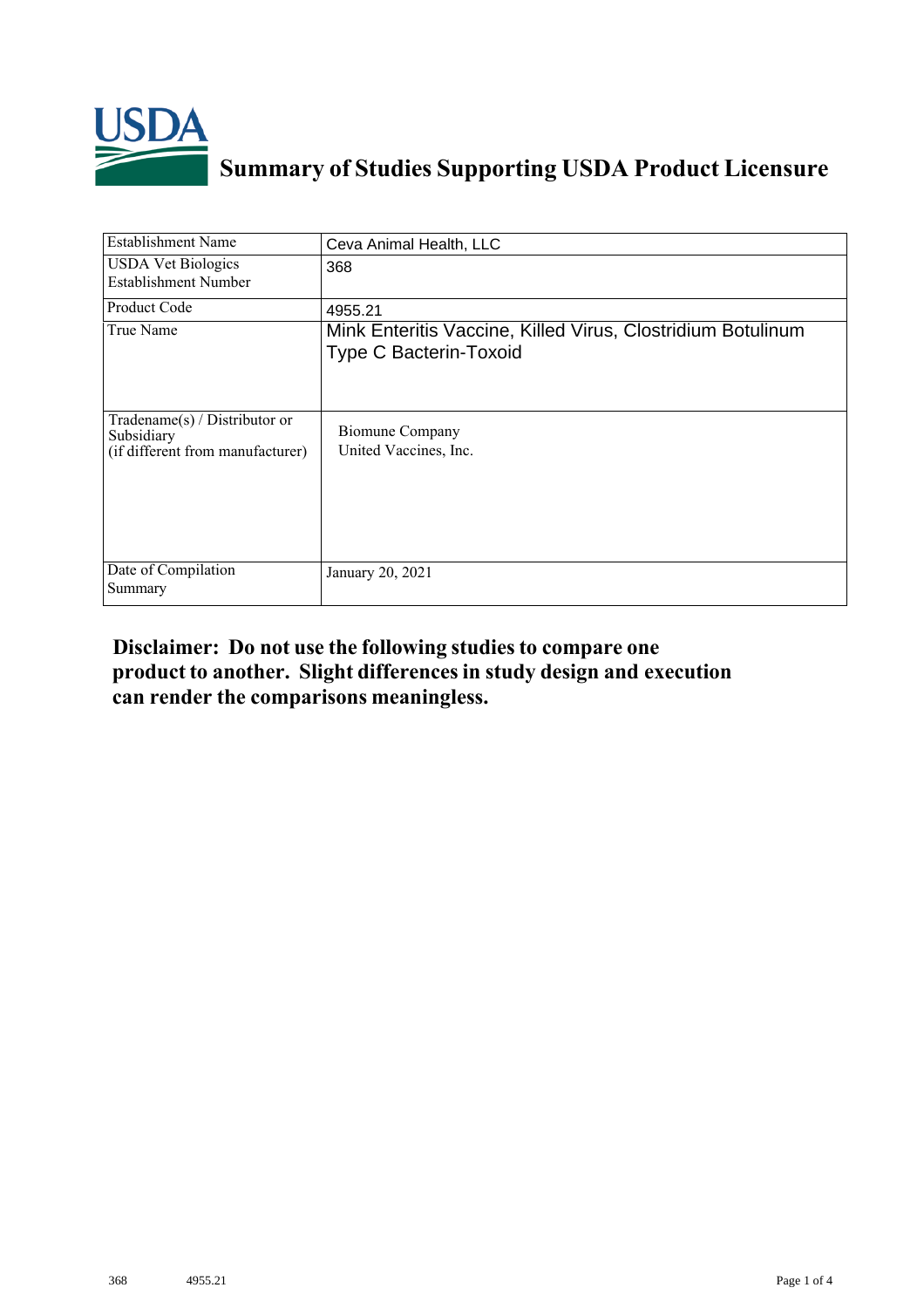| <b>Study Type</b>              | Efficacy                                                                                                                                                                                      |
|--------------------------------|-----------------------------------------------------------------------------------------------------------------------------------------------------------------------------------------------|
| <b>Pertaining to</b>           | Clostridium botulinum Type C Bacterin-Toxoid                                                                                                                                                  |
|                                |                                                                                                                                                                                               |
| <b>Study Purpose</b>           | To demonstrate efficacy against Type C botulism                                                                                                                                               |
| <b>Product Administration</b>  |                                                                                                                                                                                               |
| <b>Study Animals</b>           | Ferret                                                                                                                                                                                        |
| <b>Challenge Description</b>   |                                                                                                                                                                                               |
| <b>Interval observed after</b> |                                                                                                                                                                                               |
| challenge                      |                                                                                                                                                                                               |
| <b>Results</b>                 | Study data were evaluated by USDA-APHIS prior to product<br>licensure and met regulatory standards for acceptance at the time<br>of submission. Study data, however, are no longer available. |
| <b>USDA Approval Date</b>      | 15 May 1975                                                                                                                                                                                   |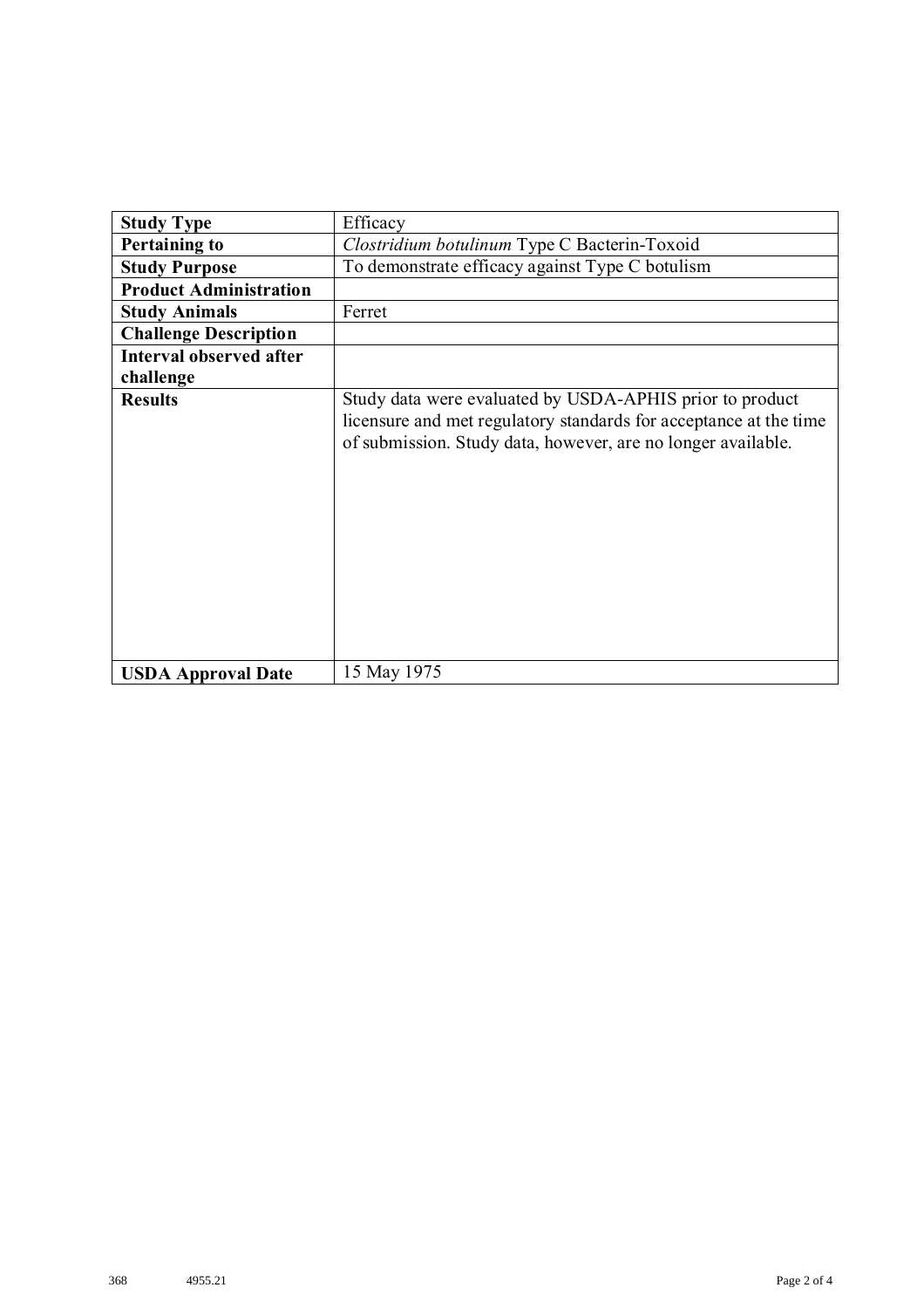| <b>Study Type</b>             | Efficacy                                                                                                                                                                                      |
|-------------------------------|-----------------------------------------------------------------------------------------------------------------------------------------------------------------------------------------------|
| <b>Pertaining to</b>          | Mink Enteritis Virus Type 1                                                                                                                                                                   |
|                               | Mink Enteritis Virus Type 2                                                                                                                                                                   |
| <b>Study Purpose</b>          | To demonstrate efficacy against virus enteritis, types 1 and 2                                                                                                                                |
| <b>Product Administration</b> |                                                                                                                                                                                               |
| <b>Study Animals</b>          | Ferret                                                                                                                                                                                        |
| <b>Challenge Description</b>  |                                                                                                                                                                                               |
| Interval observed after       |                                                                                                                                                                                               |
| challenge                     |                                                                                                                                                                                               |
| <b>Results</b>                | Study data were evaluated by USDA-APHIS prior to product<br>licensure and met regulatory standards for acceptance at the time<br>of submission. Study data, however, are no longer available. |
| <b>USDA Approval Date</b>     | 07 June 1989                                                                                                                                                                                  |